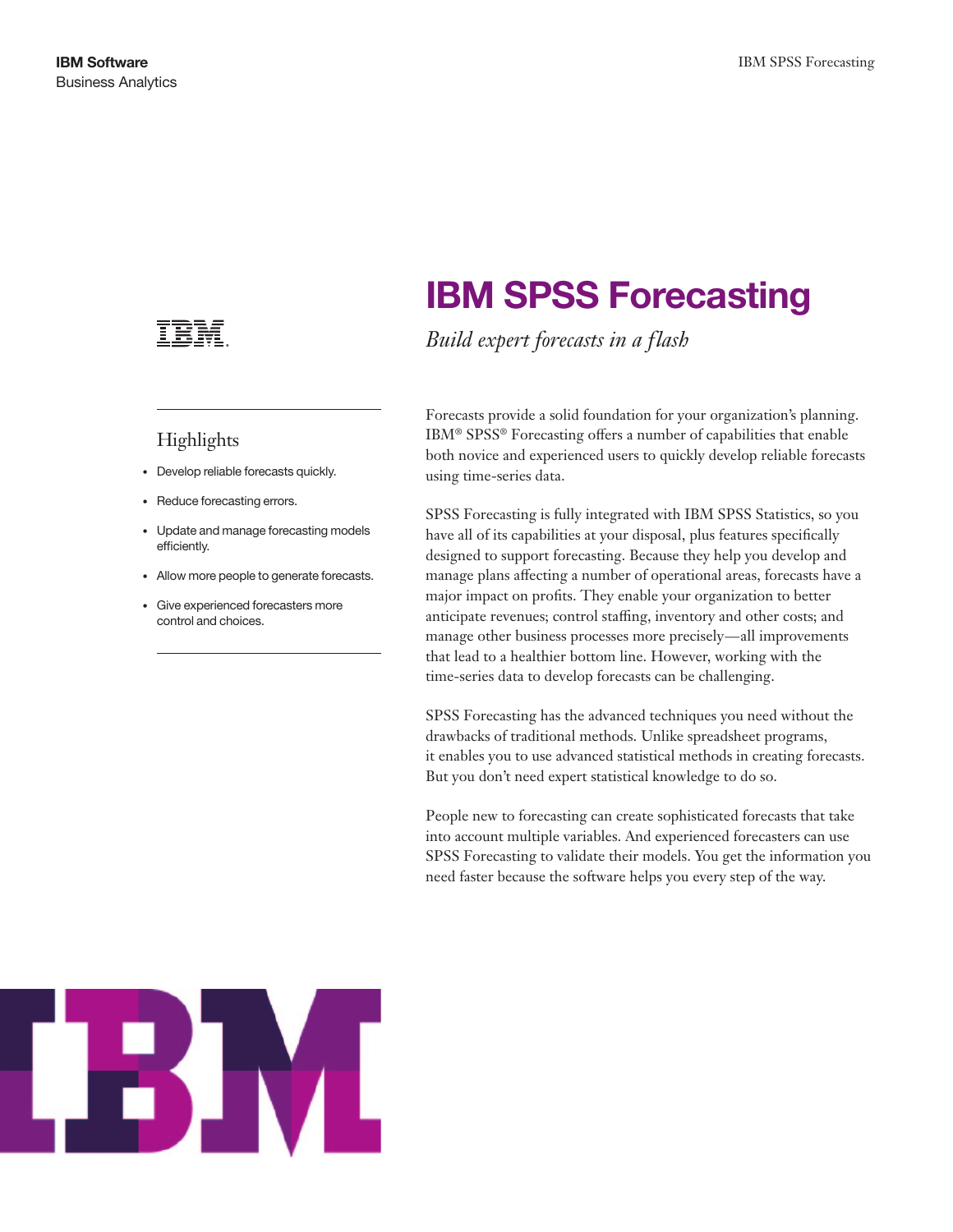

*Figure 1*: This screenshot of the time-series modeler shows how it provides you with the ability to model multiple series simultaneously. Because the module presents results in an organized fashion, you can concentrate on the models that need closer examination.



*Figure 2*: This screenshot displaying a forecast for women's apparel shows how you can automatically determine which model best fits your timeseries and independent variables.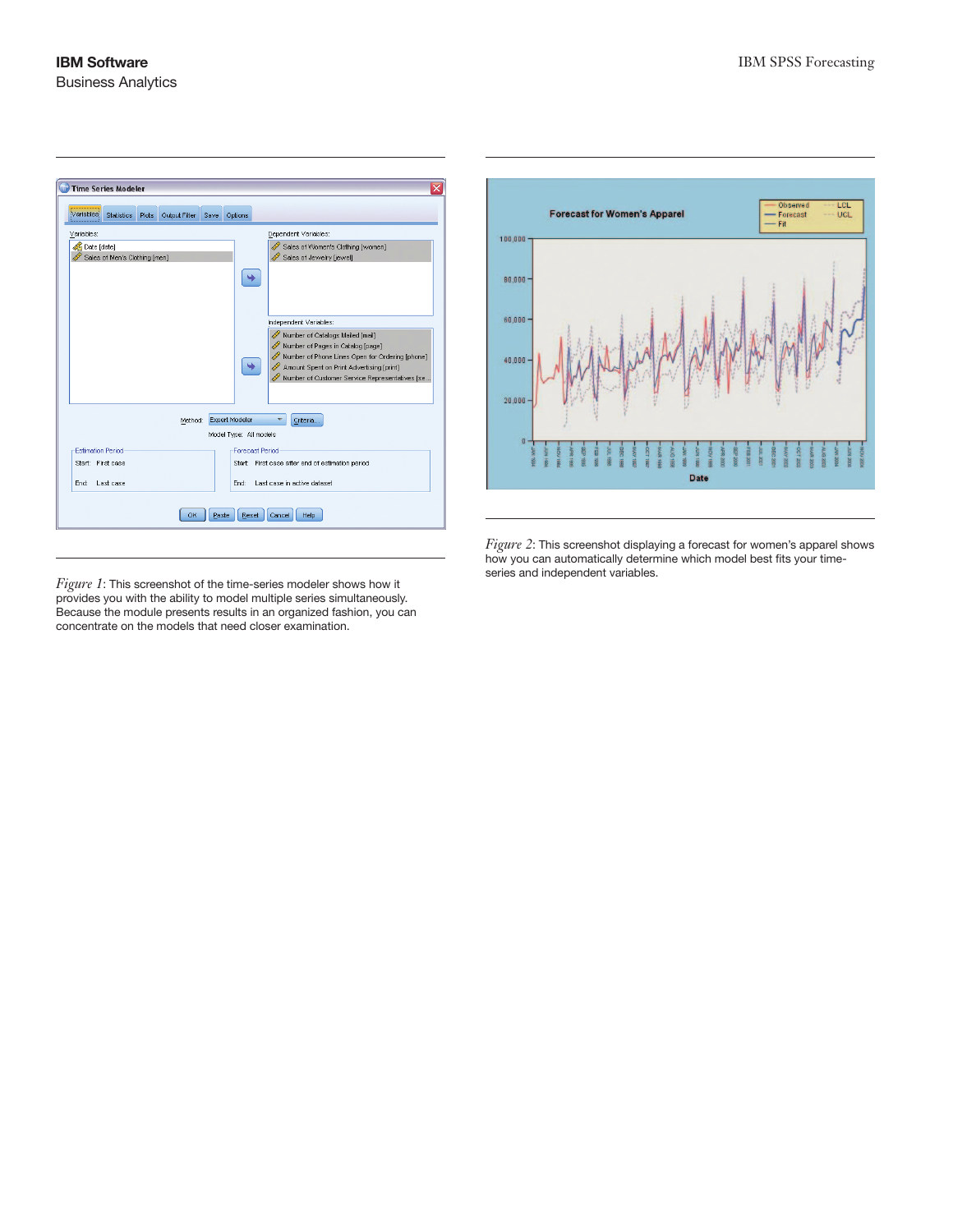#### Efficiently generate and update models

Instead of laboriously building forecasts by re-setting parameters and re-estimating models, variable by variable, you can speed through the process with SPSS Forecasting. You'll save hours, even days, of valuable time, with no compromise in the quality or reliability of your forecasts.

With SPSS Forecasting, you can:

- Develop reliable forecasts quickly, no matter how large the dataset or how many variables are involved.
- Reduce forecasting error by automating the selection of the appropriate models and their parameters.
- • Update and manage forecasting models efficiently, so you can devote more time to exploring why some models diverge from the norm.
- • Allow a broader group of people in your organization to generate forecasts.
- Give experienced forecasters control over choices affecting models, parameters, and output.
- Deliver understandable and useful information to your organization's decision makers.

You have tremendous flexibility in creating forecasts. For example, you can easily convert transactional data into time-series data, and convert existing time-series data to the time intervals that best suit your organization's planning needs, with SPSS Forecasting.

You can create forecasts at exactly the level of detail you need for example, for each product line, for individual products, and across geographic and functional areas. Then, using the Expert Modeler feature, you can:

- • Automatically determine the best-fitting ARIMA or exponential smoothing model for your time-series data.
- • Model hundreds of different time series at once, rather than having to run the procedure for one variable at a time.

You can also:

- • Save models to an XML file so that when data changes, forecasts can be updated without having to re-set parameters or re-estimate the model.
- • Write scripts so that updates can be performed automatically.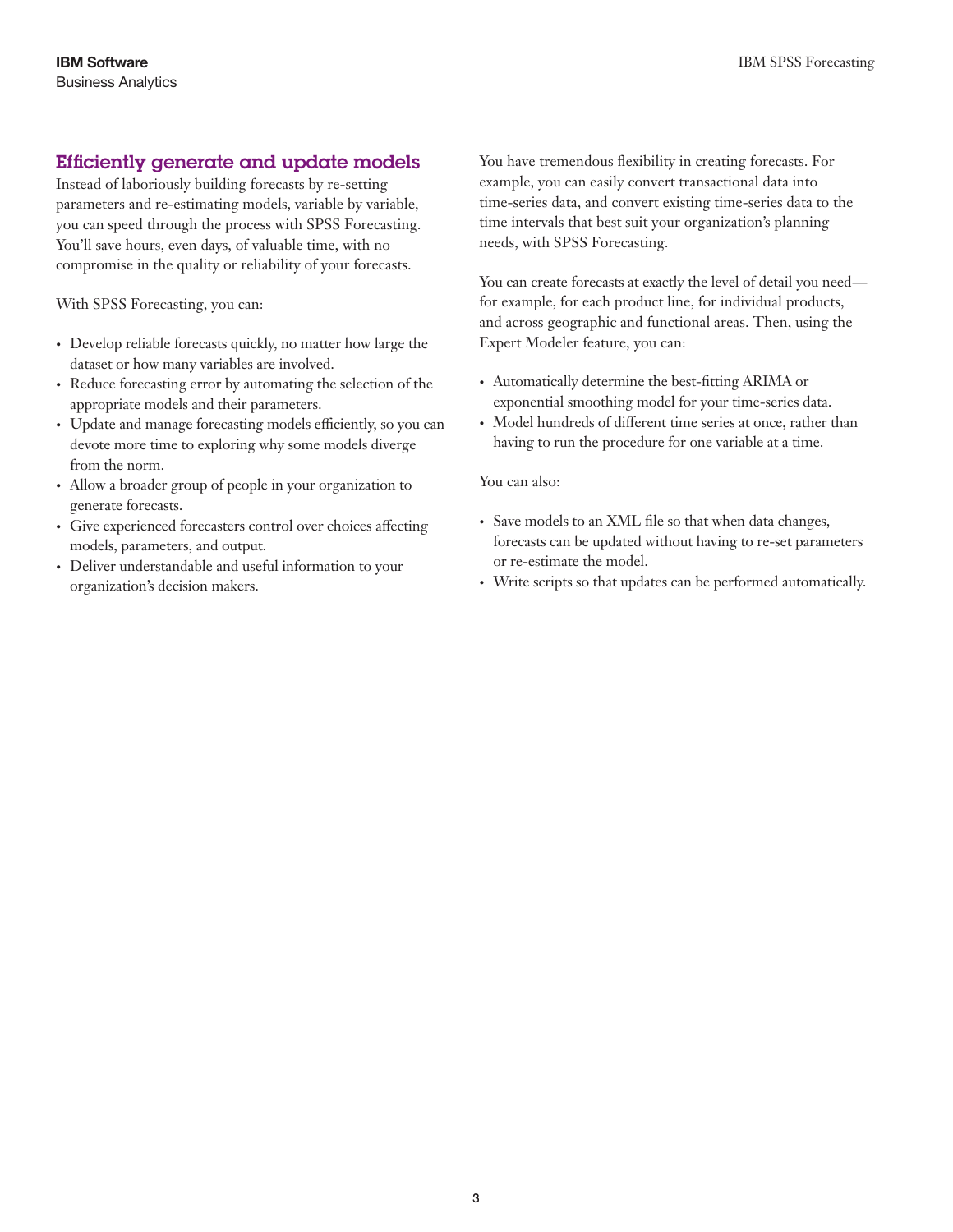#### Forecasting in retail

Greg is an inventory manager for a major retailer. He has responsibility for more than 5,000 products and uses SPSS Forecasting to develop inventory forecasts three months out for each product. Because SPSS Forecasting automates the modeling of thousands of variables, the process of generating initial forecasts takes only a few hours instead of several days. And the process of updating models also can be done efficiently.

His company's data warehouse is refreshed monthly with actual sales data, so Greg runs forecasts as a batch job once a month. By doing so, he incorporates the new data and extends his forecast horizon one more month into the future. He is able to do this without re-estimating his models, which speeds the process.

To check model performance, Greg includes SPSS Statistics command syntax in the batch job to identify any series having time points with observed sales outside the confidence intervals established by the original model. For these series, he runs another batch job to Identify a new model that better fits the revised data.

By using SPSS Forecasting, Greg conducts sophisticated forecasting efficiently and improves his company's ability to plan effectively.

#### Guides novice forecasters

If you're new to modeling time-series data, or only create time-series models occasionally, you benefit from the ability to choose the appropriate model for your data and guide you through the model-building process. Using SPSS Forecasting, you can:

- • Generate reliable models, even if you're not sure how to choose exponential smoothing parameters or ARIMA orders, or how to achieve stationarity.
- • Automatically test your data for seasonality, intermittency, and missing values, and select appropriate models.
- Detect outliers and prevent them from influencing parameter estimates.
- • Generate graphs of your data, showing confidence intervals and the model's goodness of fit.

After your models are created and validated, you can share them with others by incorporating them into Microsoft Office applications. Or, by using the SPSS Statistics Output Management System (OMS), write output in HTML or XML formats for posting on corporate intranets. You can also save models as SPSS Statistics data files. This enables you to continue exploring the files for characteristics such as each model's goodness of fit.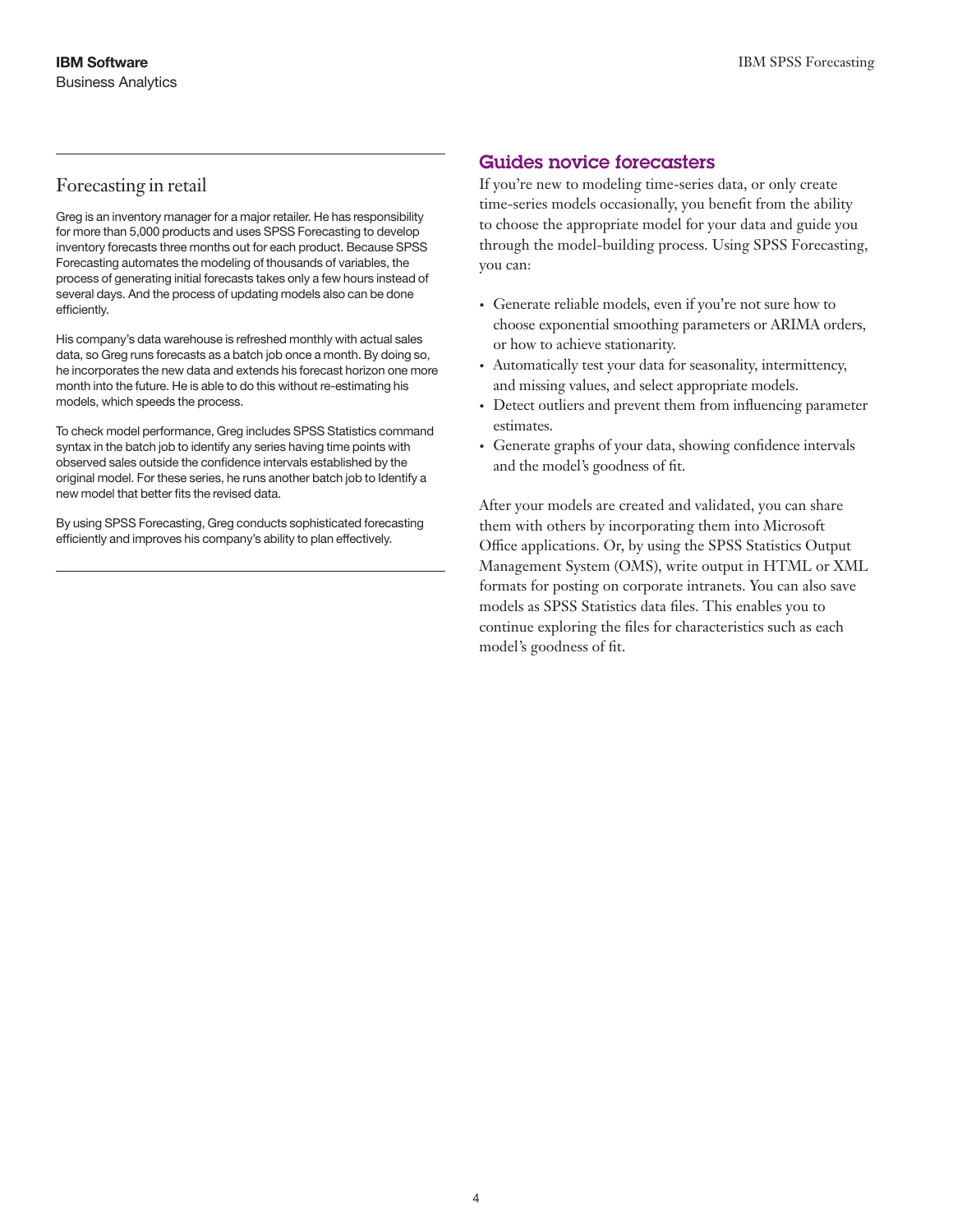#### Provides control for experts

Experienced forecasters benefit from SPSS Forecasting because they can create models from time-series data more efficiently while still controlling key aspects of the process.

For example, you can limit the choice of models to ARIMA models only, or to exponential smoothing models only, through the Expert Modeler feature. You can opt out of the Expert Modeler and choose every parameter of the model yourself. Alternatively, use the Expert Modeler recommendations as a starting point for your selections, or to check your work.

You can limit output so that you see only the worst-fitting models—those that require further examination. This enables you to uncover problems with your data or models quickly and efficiently.

Our suite of statistical software is now available in three editions: IBM SPSS Statistics Standard, IBM SPSS Statistics Professional and IBM SPSS Statistics Premium. By grouping essential capabilities, these editions provide an efficient way to ensure that your entire team or department has the features and functionality they need to perform the analyses that contribute to your organization's success.

SPSS Forecasting is available for installation as client-only software but, for greater performance and scalability, a server-based version is also available.

#### Gain greater value with collaboration

To share and re-use assets efficiently, protect them in ways that meet internal and external compliance requirements, and publish results so that a greater number of business users can view and interact with them, consider augmenting your IBM SPSS Statistics software with IBM SPSS Collaboration and Deployment Services. More information about these valuable capabilities can be found at *ibm.com*[/spss/cds](http://www.ibm.com/software/analytics/spss/products/deployment/cds/).

## Features

#### **TSMODEL**

Model a set of time-series variables by using the Expert Modeler or by specifying the structure of autoregressive integrated moving average (ARIMA) or exponential smoothing models:

- Allow Expert Modeler to select the best-fitting predictor variables and models
	- Limit search space to ARIMA models only, or to exponential smoothing models only
	- Treat independent variables as events
- Specify custom ARIMA models, which produce maximum likelihood estimates for seasonal and nonseasonal univariate models
	- Work with general or constrained models specified by autoregressive or moving average order, order of differencing, seasonal autoregressive or moving average order, and seasonal differencing
	- Use two dependent variable transformations: square root and natural log
	- Automatically detect or specify outliers: additive, level shift, innovational, transient, seasonal additive, local trend, and additive patch
	- Specify seasonal and nonseasonal numerator, denominator, and difference transfer function orders and transformations for each independent variable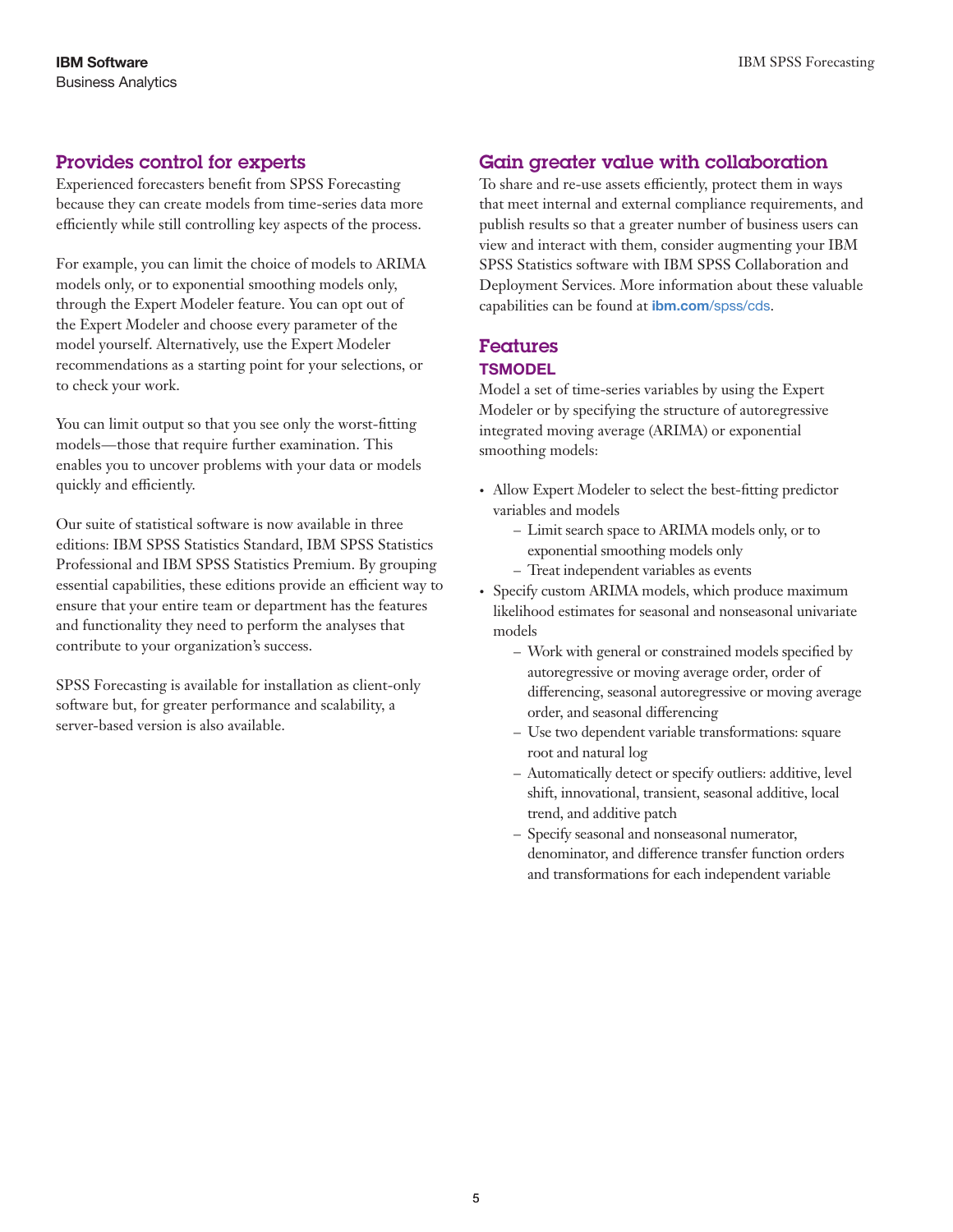- • Specify custom exponential smoothing models
	- Four non-seasonal model types: simple, Holt's linear trend, Brown's linear trend, and damped trend
	- Three seasonal model types: simple seasonal, Winters' additive, and Winters' multiplicative
	- Two dependent variable transformations: Square root and natural log
- Display forecasts, fit measures, Ljung-Box statistic, parameter estimates, and outliers by model
- • Generate tables and plots to compare statistics across all models
- • Choose from eight available oodnessof-fit measures: R2, stationary R2, root mean square error, mean absolute percentage error, mean absolute error, maximum absolute percentage error, maximum absolute error, and normalized Bayes information criterion (BIC)
- • Create tables and plots of residual autocorrelation function (ACF) and partial autocorrelation function (PACF)
- Plot observed values, forecasts, fit values, and confidence intervals for forecasts, and fit values for each series
- • Filter output to a fixed number or percentage of best- or worst-fitting models
- • Save predicted values, lower confidence limits, upper confidence limits, and noise residuals for each series back to the dataset
- • Specify forecast period, treatment of user-missing values, and confidence intervals
- • Export models to an XML file for later use by TSAPPLY

#### **TSAPPLY**

Apply saved models to new or updated data:

- • Simultaneously apply models from multiple XML files created with TSMODEL
- • Re-estimate model parameters and goodness-of-fit measures from the data, or load them from the saved model file
- Selectively choose saved models to apply
- • Override the periodicity (seasonality) of the active dataset
- • Choose from the same output, fit measure, statistics, and options as TSMODEL
- • Export re-estimated models to an XML file

#### **SEASON**

- • Estimate multiplicative or additive seasonal factors for periodic time series:
	- Choose either a multiplicative or an additive model
	- Calculate moving averages, ratios, seasonal and seasonal adjustment factors, seasonally adjusted series, smoothed trend-cycle components, and irregular components

#### **SPECTRA**

Decompose a time series into its harmonic components, a set of regular periodic functions at different wavelengths or periods:

- Produce/plot univariate or bivariate periodogram and spectral density estimates
- Produce/plot bivariate spectral analyses
- Smooth periodogram values with weighted moving averages
- Smooth, using available spectral data windows: Tukey-Hamming, Tukey, Parzen, Bartlett, equal weight, no smoothing, and user-specified weights
- • Produce high-resolution charts: Periodogram, spectral and cospectral density estimate, squared coherency, quadrature spectrum estimate, phase spectrum, cross amplitude, and gain

#### **System requirements**

Requirements vary according to platform. For details, see ibm.com[/spss/requirements](http://www.ibm.com/software/analytics/spss/products/statistics/requirements.html).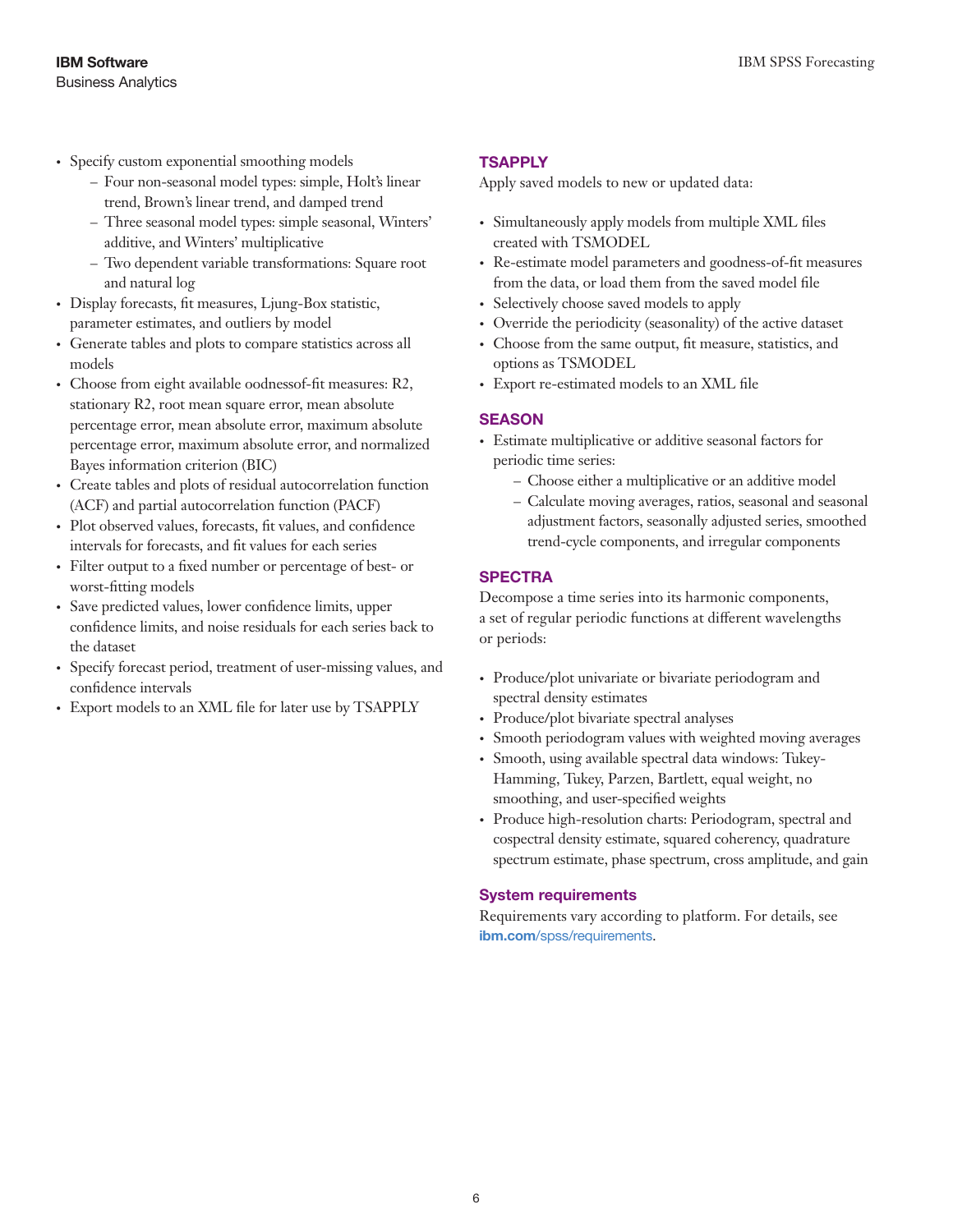#### About IBM Business Analytics

IBM Business Analytics software delivers actionable insights decision-makers need to achieve better business performance. IBM offers a comprehensive, unified portfolio of business intelligence, predictive and advanced analytics, financial performance and strategy management, governance, risk and compliance and analytic applications.

With IBM software, companies can spot trends, patterns and anomalies, compare "what if" scenarios, predict potential threats and opportunities, identify and manage key business risks and plan, budget and forecast resources. With these deep analytic capabilities our customers around the world can better understand, anticipate and shape business outcomes.

#### **For more information**

For further information, please visit ibm.com[/business-analytics](http://www.ibm.com/business-analytics).

#### **Request a call**

To request a call or to ask a question, go to ibm.com[/business-analytics/contactus](http://forms.cognos.com/?elqPURLPage=2300&offid=contactus_ba_collateral&mc=-web_ibm_ba_contactus). An IBM representative will respond to your inquiry within two business days.